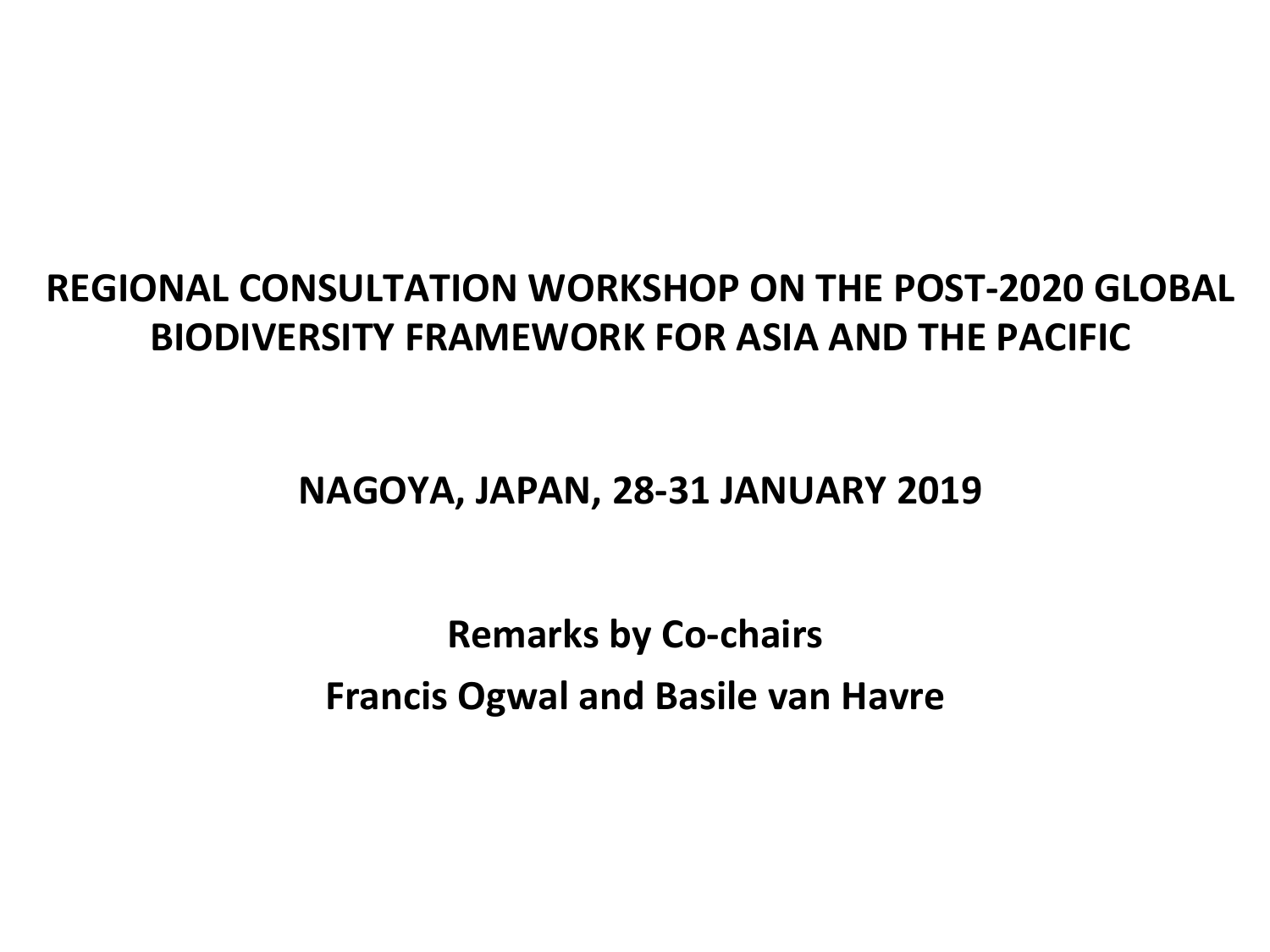## **Setting the Context – how this meeting fit in the overall process**

- In Decision 14/34 COP adopted a Comprehensive and participatory process for the preparation of the post-2020 global biodiversity framework. A diverse group of stakeholders to be involved in the process
- the co-chair commitment.. a process that
	- $-$  will facilitate and enable decision making at CoP15
	- $-$  enable parties to express their views
	- $-$  focus the CoP on the right/key issues
	- $-$  provide CoP and parties with the elements that will enabling them to reach consensus
	- $-$  is understood and supported by parties, civil society, IPLCs, NGOs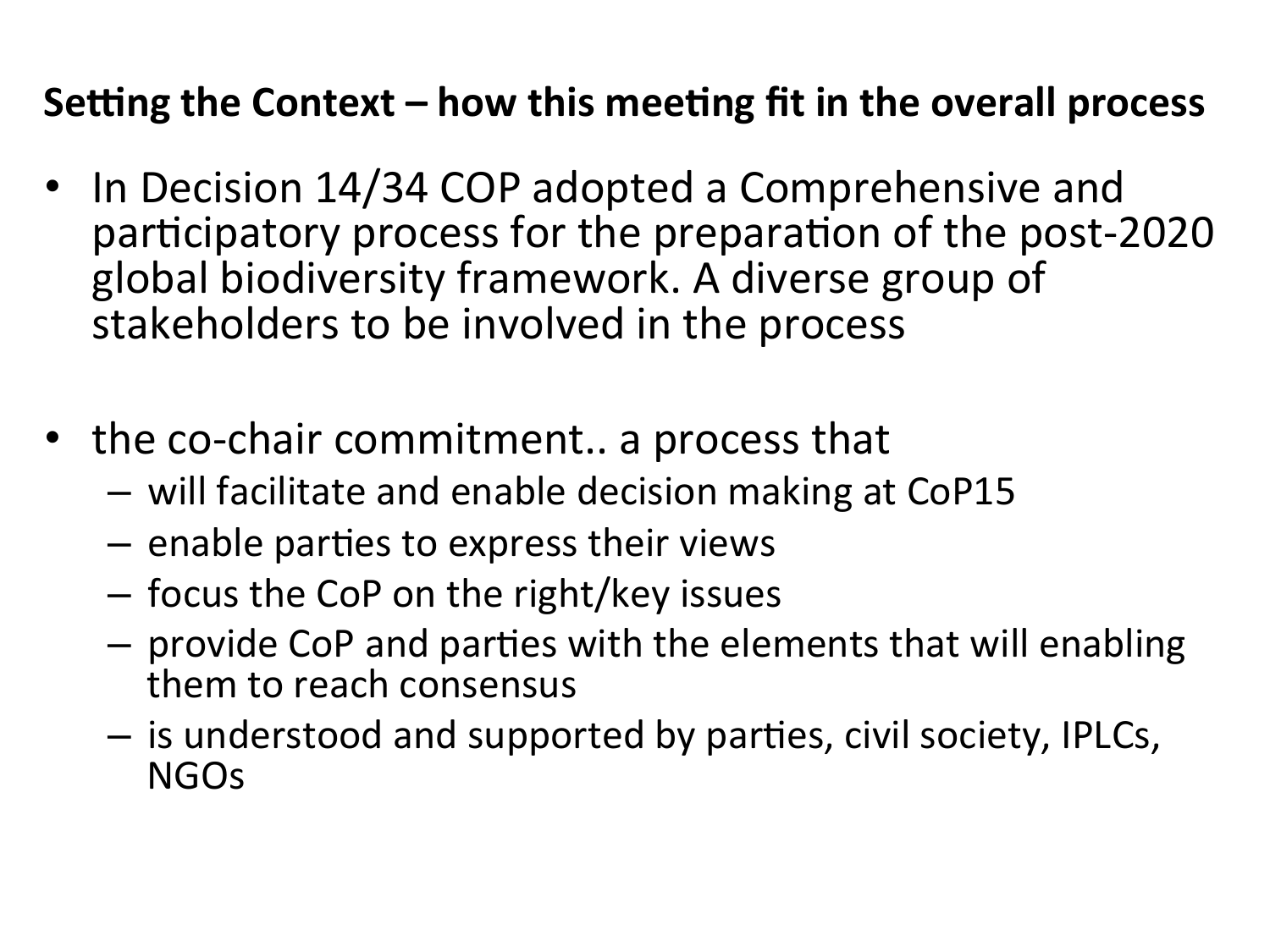# **How this meeting fit in the overall process continued**

 $-$  Adhere to the overarching principles guiding the preparatory process for the post-2020 global biodiversity framework

#### *Participatory, Inclusive, Gender responsive, Transformative,* **Comprehensive, Catalytic, Visible, knowledge-based, Transparent,** *Efficient, Results-oriented, Iterative and Flexible*

- $-$  respect CBD decisions and promote its values
- Create good will at CoP15
- $-$  Process will address expectations from Parties
- $-$  Result in Post2020 global biodiversity framework that will be owned by Parties. This to facilitate and expedient implementation
- $-$  Co-chairs will be independent/impartial. We are not representing Uganda and Canada
- What will the final product look like
	- $-$  Not trying to resolve everything: trying to resolve as much as possible critical issues that will emerge from the process and leave issues where significant debate remain to the CoP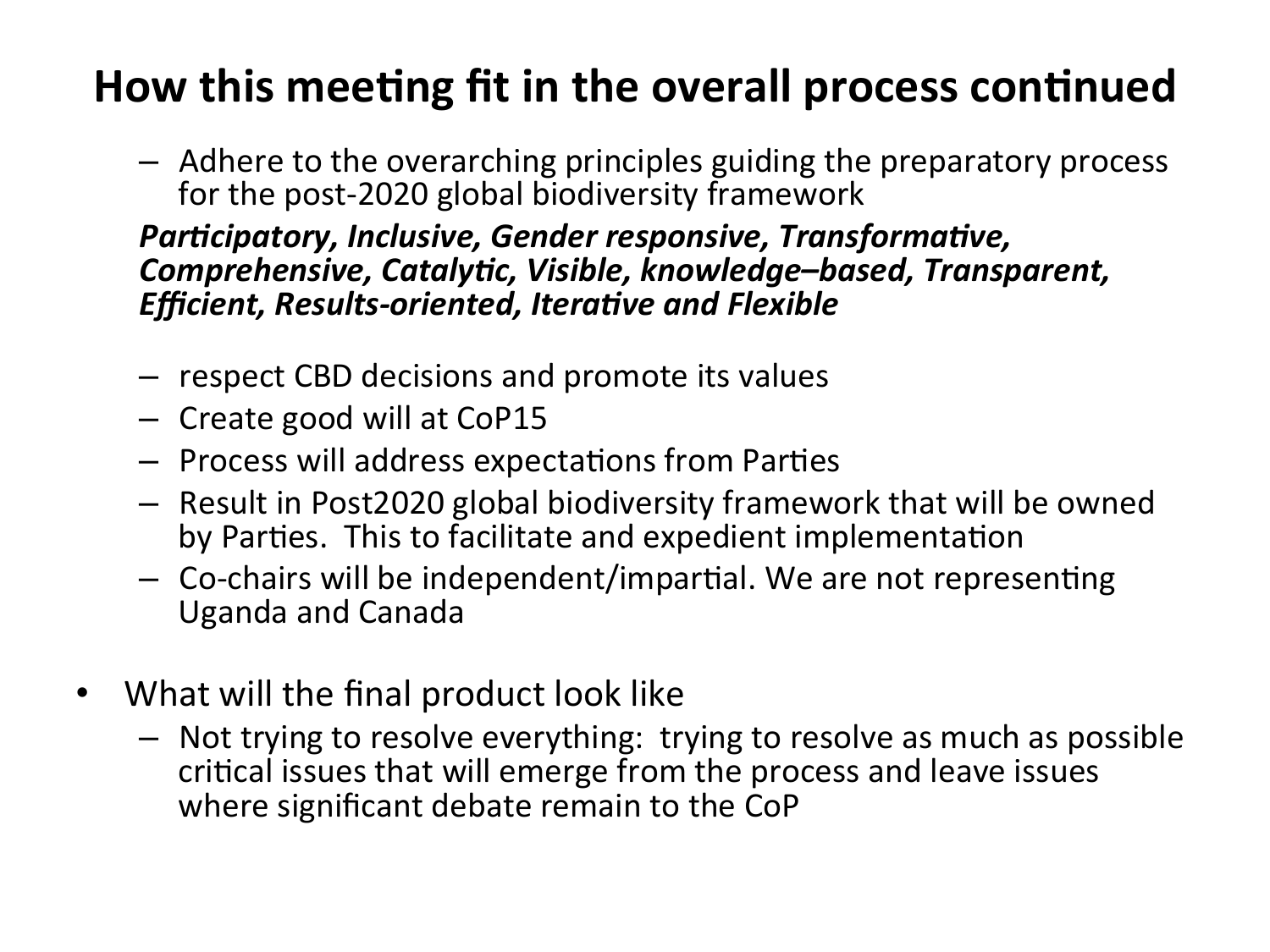## **The architecture of the process**

**First phase is Gathering view /Identifying issues...** regional consultation Asia Pacific is first one Last one expected to be completed by end of April 2019 Production of a paper identifying key messages – what have you told us based on this we will adapt process first face to face meeting of the OEWG this summer possibly not in Montreal this is where all parties will debate first discussion of paper potential for another OEWG meeting together with SBSTTA and 8J in November 2019

**Following phase is to address thematic issues** There could be various format to address thematic issues Post 2020 process will not duplicate process already existing (e.g. for DSI) but will ensure that those are able to contribute to post 2020

**Final phase will bring back all those threads/issues into a unified document** in 2020 

Likely through 2 meetings one in the early part of the 2020 and one after SBSTTA in the summer of 2019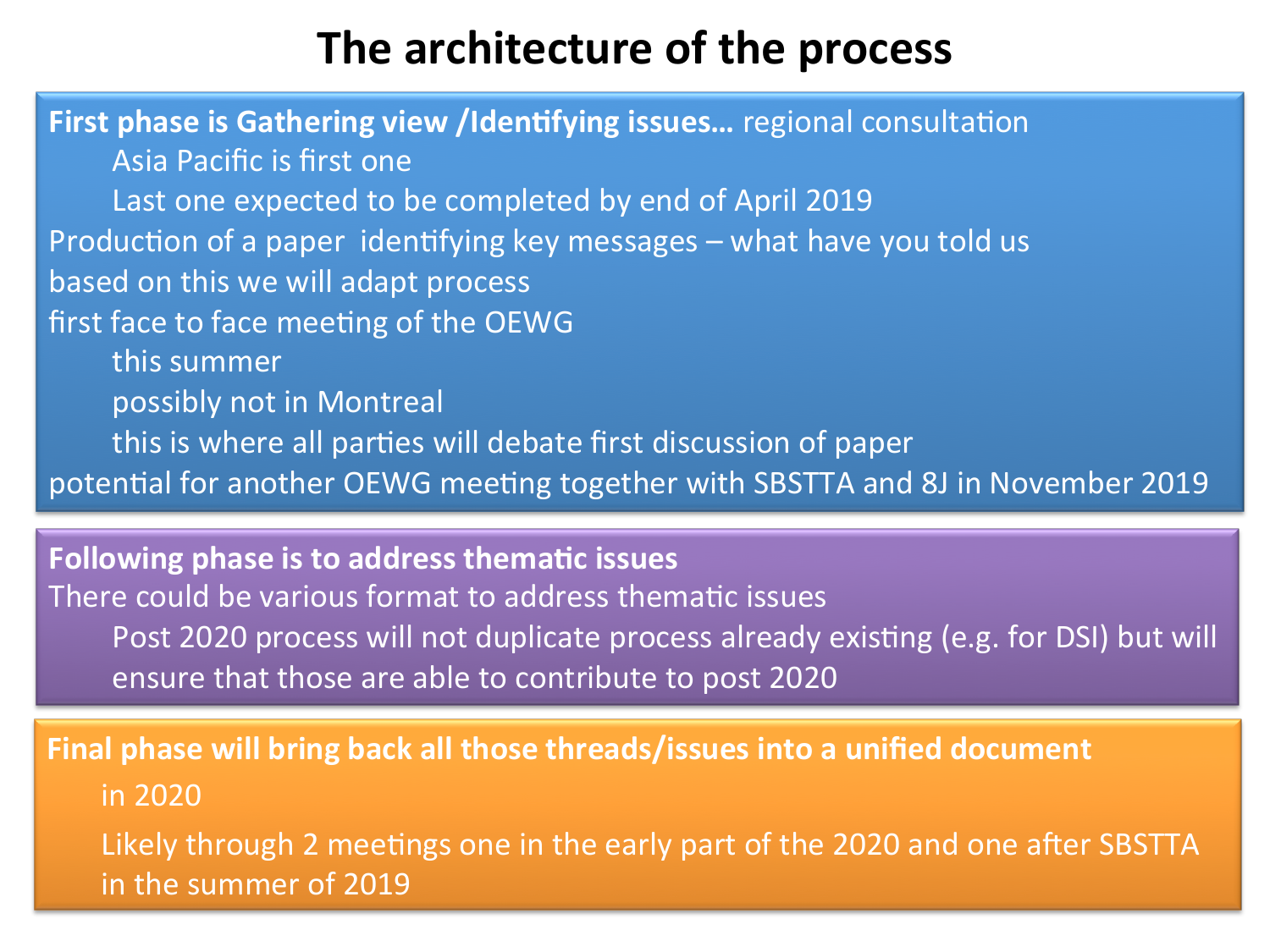# Co-chairs expectation from participants and meeting

- This part of the process is not about positional negotiations but rather about identifying issues
- We realize that parties are in the process of formulating their own positions and strategies domestically... While we respect this we hope that you will be able to engage deeply and meaningfully in regional consultation discussions
- We want an inclusive process: Civil society, NGOs, Youth, IPLC contributions. This is not a CoP, SBSTTA or SBI meeting. There is no need for NGOs to seek party support at this stage
- We expect Civil society, NGOs, Women groups, Youth groups, IPLCs to participate in the process through the regional workshops and also to submit their views through online discussions